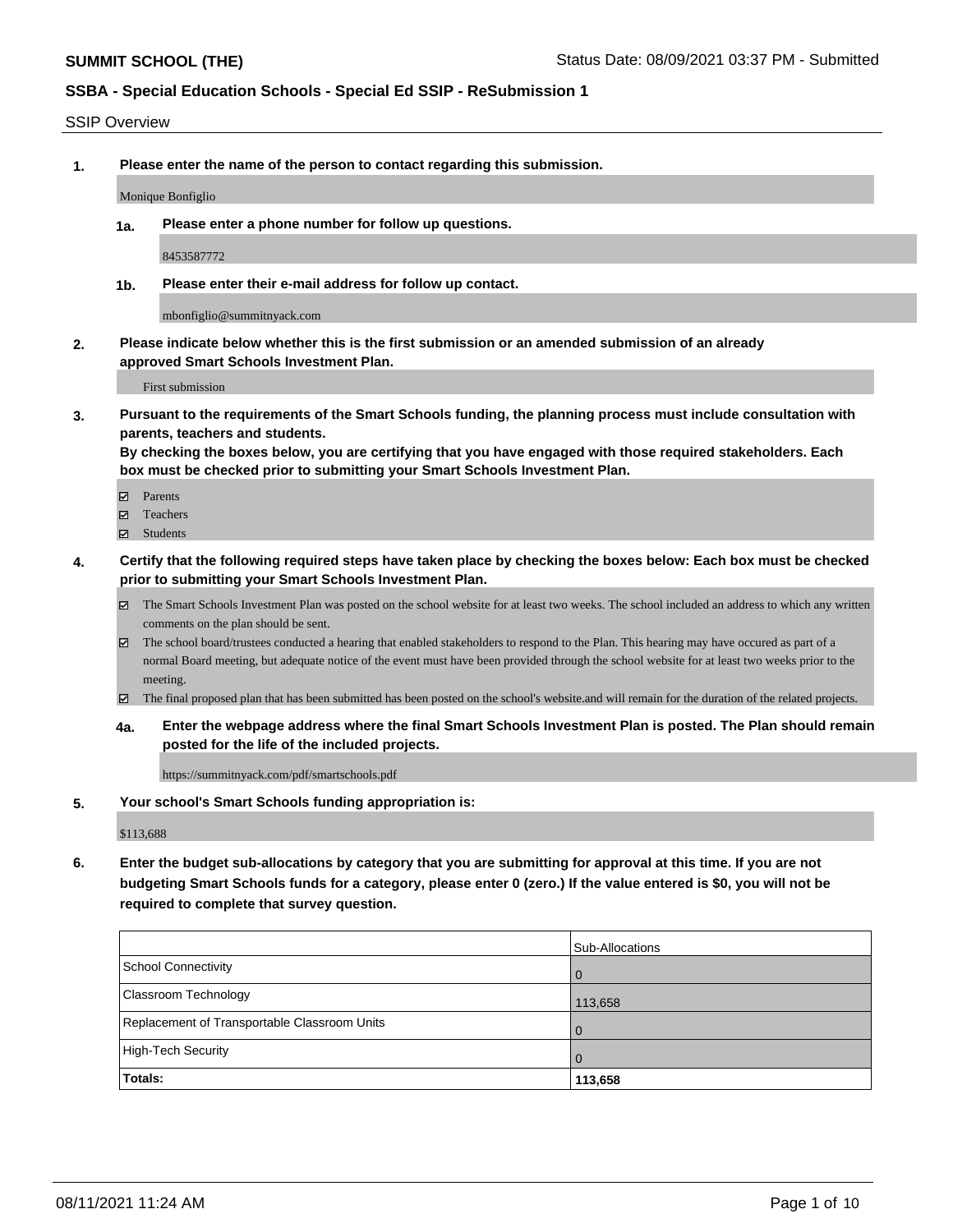School Connectivity

**1. Describe how you intend to use Smart Schools funds for high-speed broadband and/or wireless connectivity projects in school buildings.**

(No Response)

**2. Describe how the school plans to use digital connectivity and technology to improve teaching and learning.**

(No Response)

**3. Does your School Connectivity project require new construction or substantially altered space and result in capitalized cost in excess of \$100,000?**

No

**4. If you are submitting an allocation for School Connectivity complete this table. Note that the calculated Total at the bottom of the table must equal the Total allocation for this category that you entered in the SSIP Overview overall budget.** 

|                                            | Sub-Allocation |
|--------------------------------------------|----------------|
| Network/Access Costs                       | (No Response)  |
| <b>Outside Plant Costs</b>                 | (No Response)  |
| School Internal Connections and Components | (No Response)  |
| <b>Professional Services</b>               | (No Response)  |
| Testing                                    | (No Response)  |
| <b>Other Upfront Costs</b>                 | (No Response)  |
| <b>Other Costs</b>                         | (No Response)  |
| Totals:                                    | 0              |

**5. Please detail the type, quantity, per unit cost and total cost of the eligible items under each sub-category. This is especially important for any expenditures listed under the "Other" category. All expenditures must be eligible for tax-exempt financing to be reimbursed with Smart Schools funds. Sufficient detail must be provided so that we can verify this is the case. If you have any questions, please contact us directly through smartschools@nysed.gov. Add rows under each sub-category for additional items, as needed.**

| each type.<br>(No Response)      | (No Response)          | (No Response) | (No Response) | (No Response)     |
|----------------------------------|------------------------|---------------|---------------|-------------------|
|                                  |                        |               |               |                   |
| Repeat to add another item under |                        |               |               |                   |
| ∣type.                           |                        |               |               |                   |
| Select the allowable expenditure | I Item to be purchased | Quantity      | Cost per Item | <b>Total Cost</b> |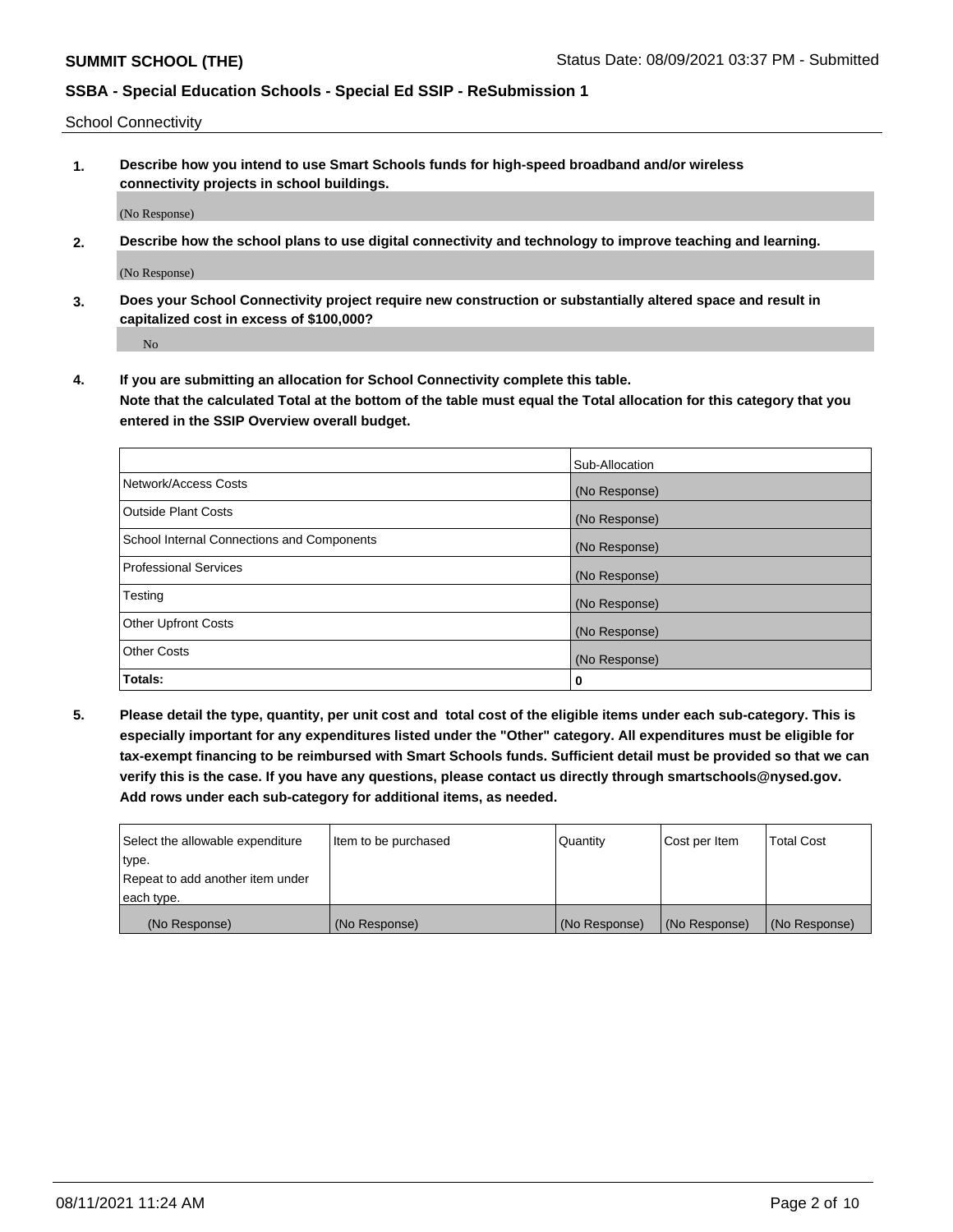Classroom Learning Technology Equipment (Devices)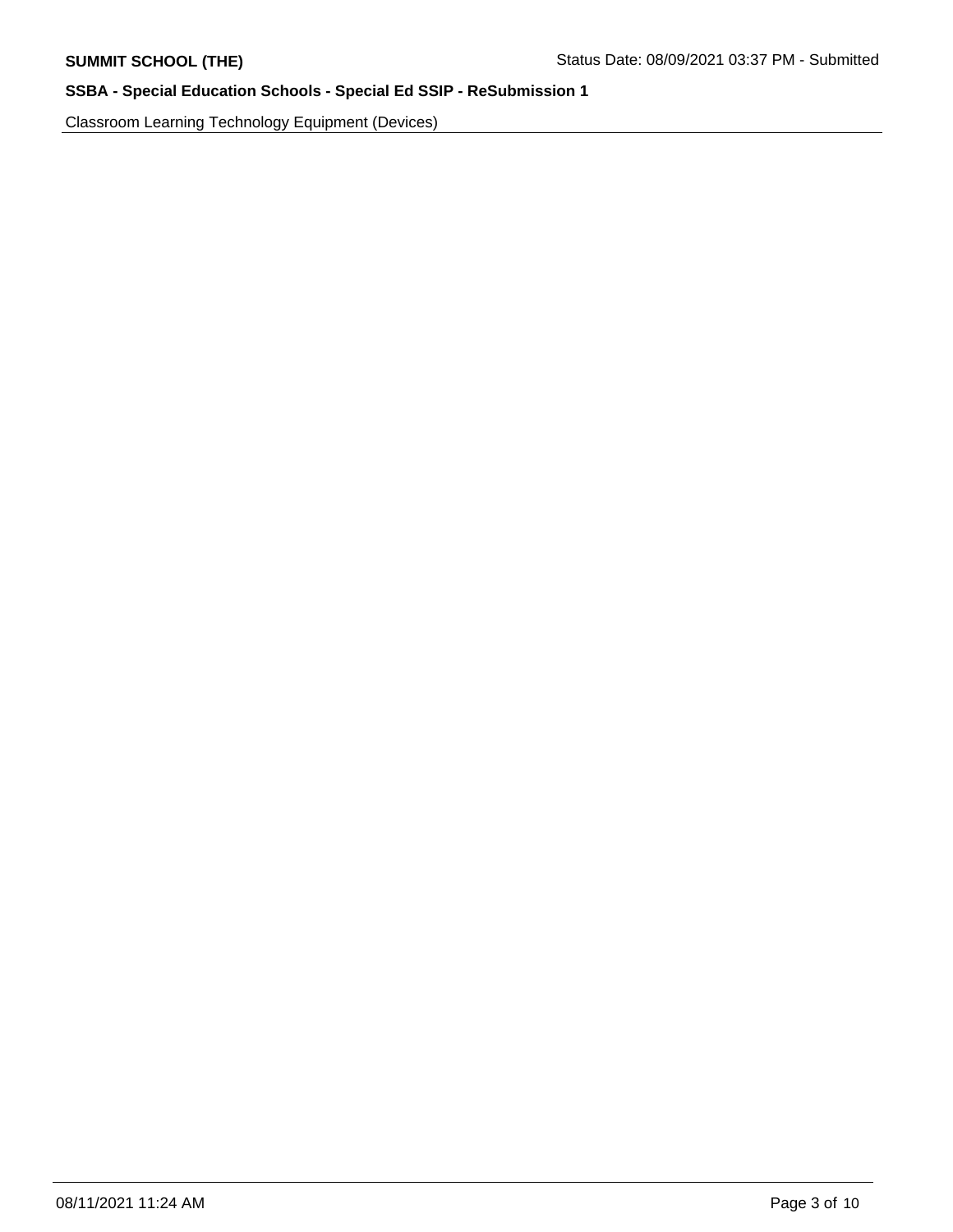### Classroom Learning Technology Equipment (Devices)

**1. Describe the devices you intend to purchase and their compatibility with existing or planned platforms or systems.**

### **120 HP Chromebook 11A G6EE Chromebooks (Site #1)**

 **These units will augment our existing fleet of 1:1 devices to give all students computing capabilities and internet access in all of their classes. We currently have a fleet of Chromebooks shared among classrooms, but this addition will give each teacher a complete class set. Teachers and students currently utilize Google for Education services, which support teaching and learning. Each student and staff member currently has an account giving them access to these services. The new devices are compatible with this current system as they will provide students and staff continuous access to these services.** 

**200 Asus Chrome C202sa (Site #2)**

**These units will augment our existing fleet of 1:1 devices to give all students computing capabilities and internet access in all of their classes. We currently have a fleet of Chromebooks shared among classrooms, but this addition will give each teacher a complete class set. Teachers and students currently utilize Google for Education services, which support teaching and learning. Each student and staff member currently has an account giving them access to these services. The new devices are compatible with this current system as they will provide students and staff continuous access to these services.** 

**2 Canon Direct iPF Pro 2000 Printer** 

**This color printer will be utilized in our existing media center to augment our Technology and Media Arts program. In core academic classes and electives (Media Arts, Studio Art, English Language Arts I, II, III and IIII, Earth Science, Living Environment, Global Studies I and II, and Health), students currently utilize a variety of design softwares and web based applications including Adobe Photoshop CC. Use of the Canon Direct iPF Pro 2000 Printer will be integrated with existing courses and projects to enhance all students' capabilities to produce and publish print content.** 

#### **2 Makerbot Replicator 3D Printers**

**The use of 3D printers benefits students as they acquire knowledge about new technologies. 3D printing in education, permits complex theories can be simplified. Therefore, students benefit especially in the MINT (mathematics, information technology, natural sciences and technology). subjects, where 3D technology helps their understanding. However, also used in subjects such, as art, and geography 3D printing can be an advantage. The printers will be used in computer application classes in grades 3 through 12.**

#### **3 Triumph Board 55IN Flat Panel Display**

**We will purchase 3 interactive whiteboards for use within 3 classrooms: Social Studies Special Class, Music Special Class, and Art Special Class. The Triumph Board connects with a Computer or Chromebook through an HDMI connection and mirrors and /or duplicated the computer display giving teachers the capacity to present a wide variety of digital and interactive content to students. The Triumph Board also has its own operating system, allowing it to function as a digital whiteboard, without a computer connection, to be used for instruction and collaboration within the classrooms. We currently have similar interactive whiteboards in all classrooms except the three mentioned above. Teachers have received training and practice utilizing the models we intend to purchase, and teacher computers are compatible with the devices to allow for immediate use of the interactive whiteboards in these classrooms.** 

### **72 TI- 84 Plus Graphing Calculators**

**The TI- \*4 Plus Graphing Calculator is used by students during instruction and assessment to visualize concepts clearly and make faster, stronger connections between equations, data and graphs. The math department currently uses some TI- 84 Plus Graphing calculators for instruction and assessment in Algebra and Geometry.This set of calculators will augment the math department's existing set of calculators and replace some older units that do not function optimally to facilitate student learning and assessment.** 

#### **Education AR/VR Kit - Intel + Google Expedition (10 Pack)**

**VR Kits come as a 10-pack class set; the equipment enables students and teachers to Google's Expeditions App to experience virtual reality (VR) and augmented reality (AR). The set includes: 1 x Dual Core Router, 1 x Google Pixel Slate Teacher Tablet, 10 x Google Pixel 3A Student Device, 1 x Charging Cart, 10 x Student Viewer. We currently have the network bandwidth to support accessing the Google Expeditions application using this equipment within our classrooms. This kit will be shared among teachers in all departments and stored securely in our Teacher Collaboration Center. A designated teacher from each department will use training materials provided with the VR kit to support teachers and students throughout implementation of VR and AR activities using the kit.** 

#### **20 MacBook air**

**All high school seniors are required to participate in a computer course, which culminated in the production of a three-minute video. Students are required to write film, but most importantly edit and add effects to their video. The MacBook air is the simplest computer with**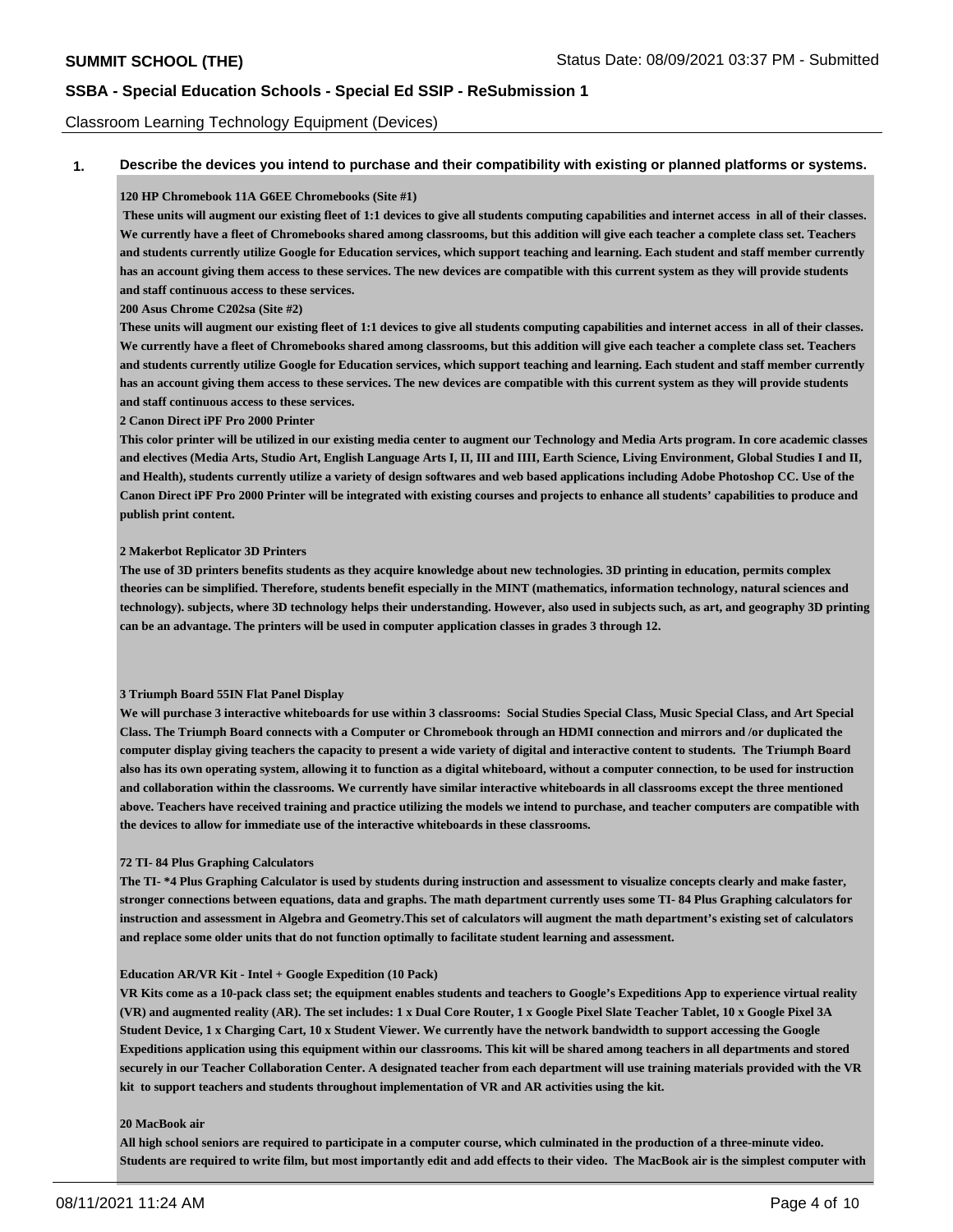Classroom Learning Technology Equipment (Devices)

**editing capabilities. All senior videos are screened at high school graduation.**

### **6 IMac Desktop**

**Summit currently has a twelve-station computer lab with six-disabled iMac's more that eight years old. The six new iMacs will permit the computer lab to engage twelve students for multiple classroom operations.** 

### **1 MAC Pro**

**The Mac Pro is an Apple workstation, designed for advanced computer graphics, and is an important tool for applications that use as many processing cores as possible such as, video-editing applications, image-editing, 3D programs, and animating film.**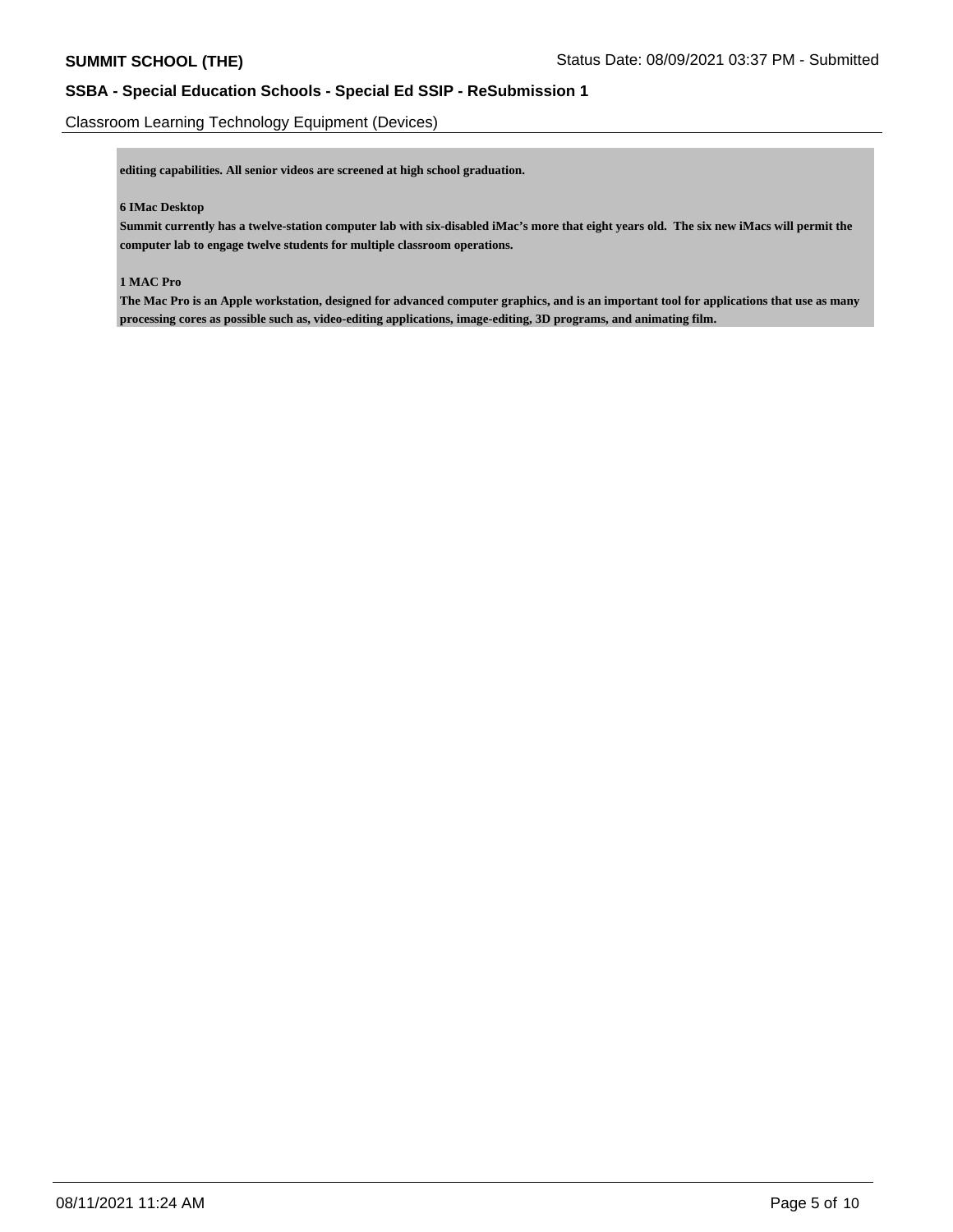Classroom Learning Technology Equipment (Devices)

## **2. Describe how the proposed technology purchases will improve teaching and learning inside or outside of the classroom.**

**Adding additional Chromebooks to our existing fleet will improve the quality of instruction because students will have full access to the devices rather than sharing with classmates. Students will be able to use their personal Google for Education services through access to their school managed accounts. Access to 1:1 devices increases students' real-life communication situations, thus increasing their acquisition of critical twenty first century skills. Students can access blogs, websites, and online text giving them experience developing information literacy skills. Advanced literacies denote a set of skills and competencies that enable communication, spoken and written, in increasingly diverse ways and with increasingly diverse audiences. This expands teachers' capacity to design meaningful learning activities and to consistently differentiate instruction to meet students' individual needs. Each student having their own device also saves instructional time in that teachers no longer have to manage grouping and sharing of the devices. Students having their own devices is an ideal situation because it minimizes distraction and helps to create a sense of autonomy and independence, which further develops students' twenty first century skills and their skills in executive functioning.** 

**Augmenting our existing Technology and Media Arts program with one Canon Direct iPF Pro 2000 Printer empowers students to produce, publish, and display print content. Providing students with the ability to publish their design work is empowering for students in that, they are able to plan, design, edit, and revise their work; this process involves many twenty first century skills such as communication, collaboration, and critical thinking. Students will develop and practice these skills through the completion of the various publishing projects they complete in different courses including: Media Arts, Studio Art, English Language Arts I, II, III and IIII, Earth Science, Living Environment, Global Studies I and II, and Health.** 

 **The process of publishing students' print work empowers teachers by giving them the means in which to prepare students with critical skills and address New York State Learning Standards in academic content areas, in Social Emotional Learning and Technology. Teachers will design authentic learning units featuring projects in which students plan and create professional quality design products that will be utilized and displayed throughout the school and the community. Emphasis will be placed on the importance of attention to detail and the utilization of twenty first century skills.** 

**Adding 3 additional Triumph Boards ( 55IN Flat Panel Display) gives teachers the capacity to differentiate instruction for visual and auditory learning modes. Teachers can present a wide variety of digital and interactive content from the web to students within the classroom including: video, live stream, web sites, digital archives, interactive games, learning apps and other interactive educational materials. Use of the flat panel displays enhance the teacher's ability to model skills and practices in the classroom including those that build on students' 21st century skills.** 

**The math department currently uses some TI- 83 and some TI-84 plus graphing calculators for instruction and assessment in Algebra and Geometry. The TI-83 units do not function optimally, and need to be replaced with new TI-84 plus units. For example, the operations such as greater than and less than cannot be input into an equation on the TI-83 units, which is a task students would need to complete for the Algebra Regents Exams. Many students in our school have Individual Education Programs that include use of a calculator as a program and testing accommodations.Adding an additional 24 calculators to the existing collection will ensure all students have access to a calculator during class and assessment time and during after school tutoring sessions.The use of the graphing calculator is in line with Mathematics Learning Standards for New York State, and they help students visualize concepts clearly and make faster, stronger connections between equations, data and graphs.** 

**The Google Expedition Virtual reality Kits will be impactful in extending learning beyond the classrooms empowering students with virtual and augmented reality experiences. History students can take tours of the pyramids when they were "new", and then compare them to how they are now all through VR field trips. In the sciences students can do virtual dissections for biology, see into volcanoes and the earth's crust for earth science, manipulate electrons and protons on atoms to see reactions. In math, students can manipulate shapes and angles and see how the trig identities work and build polygons. English classes can see how Scotland looked at the time of Macbeth or the roaring 20's for the Great Gatsby. This technology** 

**The fleet of 20 MacBook Air computers will provide our seniors with opportunities to create digital content for publishing. This happens in the form of multi-step projects in which students develop a project proposal with a detailed outline, and they collaborate with the instructor to produce content. In doing so, students develop and strengthen not only skills in creating digital media, but also executive functioning skills.** 

**Upgrading the computer lab with 6 IMac Desktops will ensure greater access for all students to multiple digital tools, applications, and**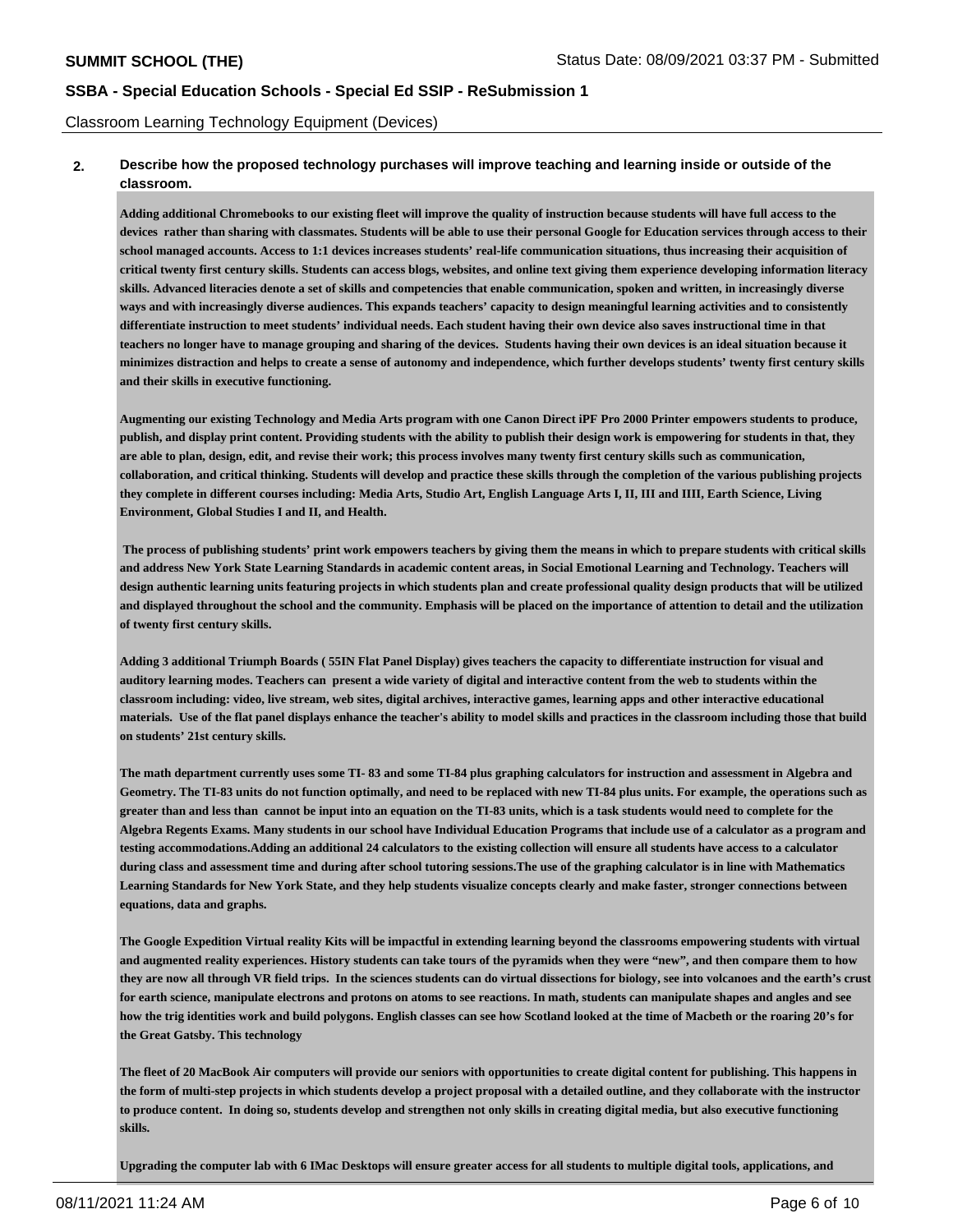Classroom Learning Technology Equipment (Devices)

**learning and assessment platforms. Students will use the lab for computer based testing and to work on computer generated academic remediation programs. As an added benefit, a full twelve-station lab will provide time, space and opportunity for students to develop competencies in digital citizenship and other twenty first century skills.** 

**The Mac Pro will be the teaching tool in the multi-period graphics arts class. Students are instructed in animating, video editing and graphic arts presentations. The course is offered to students in the eleventh grade and components of the course permit students to prepare a computer graphics portfolio for college admission.**

**3. To ensure the sustainability of technology purchases made with Smart Schools funds, schools must have a plan to maintain and support technology purchases reimbursed with Smart Schools funds. This sustainability plan should support recurring costs of use that are ineligible for Smart Schools funding such as device maintenance, technical support, Internet and wireless fees, maintenance of hotspots, staff professional development, building maintenance and the replacement of incidental items.**

 $\boxtimes$  By checking this box, you certify that the school has a sustainability plan as described above.

**4. Schools must ensure that devices purchased with Smart Schools funds will be distributed, prepared for use, maintained and supported appropriately. Schools must maintain detailed device inventories in accordance with generally accepted accounting principles.**

By checking this box, you certify that the school has a distribution and inventory management plan and system in place.

- **5. Schools must contact the SUNY/CUNY teacher preparation program that supplies the largest number of its new teachers to request advice on innovative uses and best practices at the intersection of pedagogy and educational technology.**
	- $\boxtimes$  By checking this box, you certify that you have contacted the SUNY/CUNY teacher preparation program that supplies the largest number of your new teachers to request advice on these issues.
	- **5a. Please enter the name of the SUNY or CUNY Institution that you contacted.**

New Paltz

**5b. Enter the primary Institution phone number.**

845-257-7869

**5c. Enter the name of the contact person with whom you consulted and/or will be collaborating with on innovative uses of technology and best practices.**

Art Gould

**6. If you are submitting an allocation for Classroom Educational Technology, complete this table.**

**Note that the calculated Total at the bottom of the table must equal the Total allocation for this category that you entered in the SSIP Overview overall budget.**

|                         | Sub-Allocation |
|-------------------------|----------------|
| Interactive Whiteboards | 6,609          |
| Computer Servers        | (No Response)  |
| Desktop Computers       | 12,794         |
| Laptop Computers        | 69,820         |
| <b>Tablet Computers</b> | (No Response)  |
| <b>Other Costs</b>      | 24,435         |
| Totals:                 | 113,658        |

**7. Please detail the type, quantity, per unit cost and total cost of the eligible items under each sub-category. This is especially important for any expenditures listed under the "Other" category. All expenditures must be capital bond**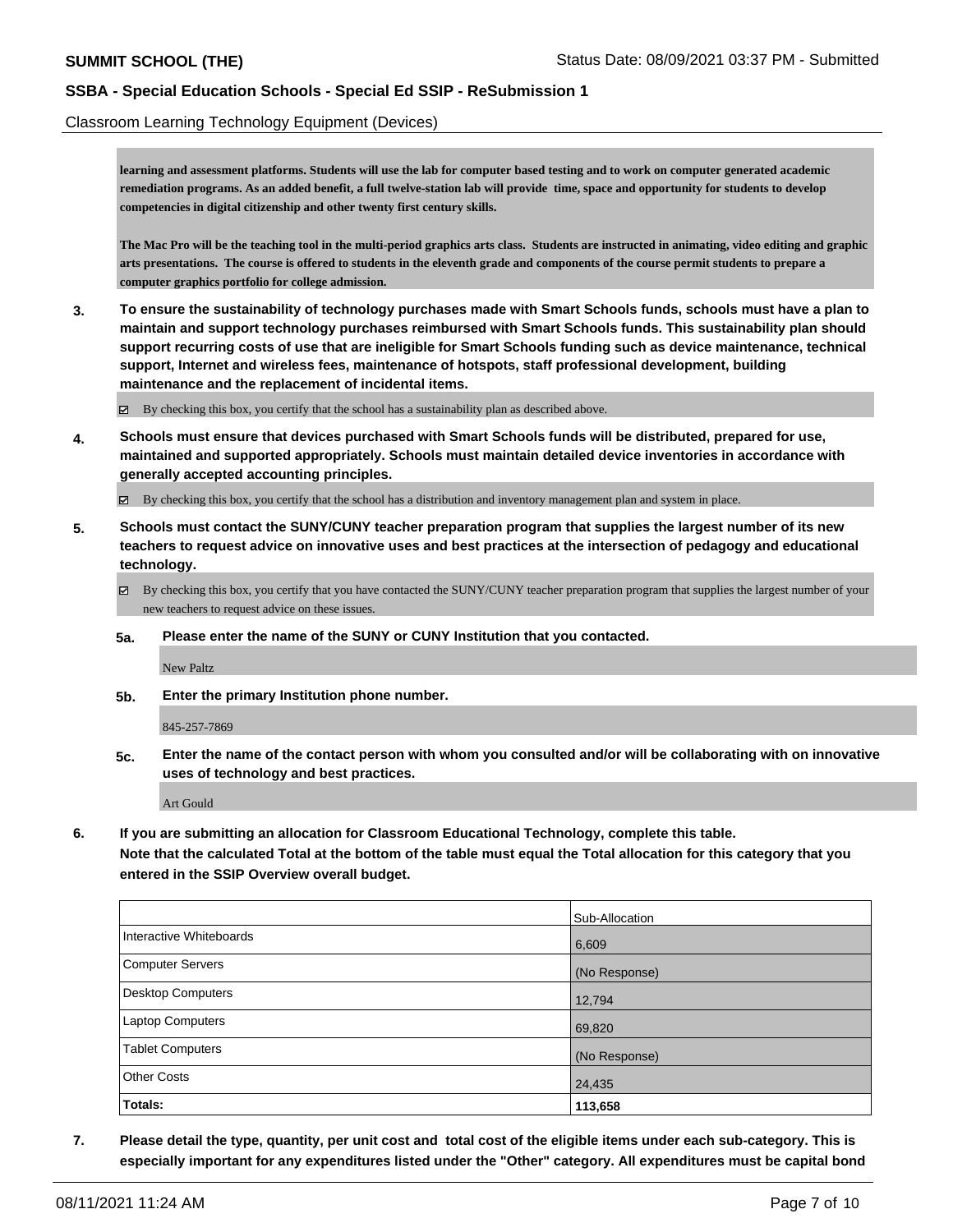Classroom Learning Technology Equipment (Devices)

**eligible to be reimbursed with Smart Schools funds. If you have any questions, please contact us directly through smartschools@nysed.gov.**

**Add rows under each sub-category for additional items, as needed.**

| Select the allowable expenditure | Item to be purchased    | Quantity | Cost per Item | <b>Total Cost</b> |
|----------------------------------|-------------------------|----------|---------------|-------------------|
| type.                            |                         |          |               |                   |
| Repeat to add another item under |                         |          |               |                   |
| each type.                       |                         |          |               |                   |
| Interactive Whiteboards          | Triumph 55in flat Panel | 3.00     | 2,203         | 6,609             |
| <b>Laptop Computers</b>          | Asus Chrome C202sa      | 200.00   | 177           | 35,400            |
| <b>Other Costs</b>               | Makerbot 3d printer     | 2.00     | 1,949         | 3,898             |
| <b>Other Costs</b>               | TI 84                   | 72.00    | 105           | 7,560             |
| <b>Desktop Computers</b>         | Mac Pro                 | 1.00     | 5,000         | 5,000             |
| <b>Laptop Computers</b>          | Mac Book Air            | 20.00    | 659           | 13,180            |
| <b>Desktop Computers</b>         | <b>IMac</b>             | 6.00     | 1,299         | 7,794             |
| <b>Other Costs</b>               | <b>Canon Direct</b>     | 2.00     | 3,066         | 6,132             |
| <b>Other Costs</b>               | <b>Education AR/VR</b>  | 1.00     | 6,845         | 6,845             |
| <b>Laptop Computers</b>          | <b>HP Chromebook</b>    | 120.00   | 177           | 21,240            |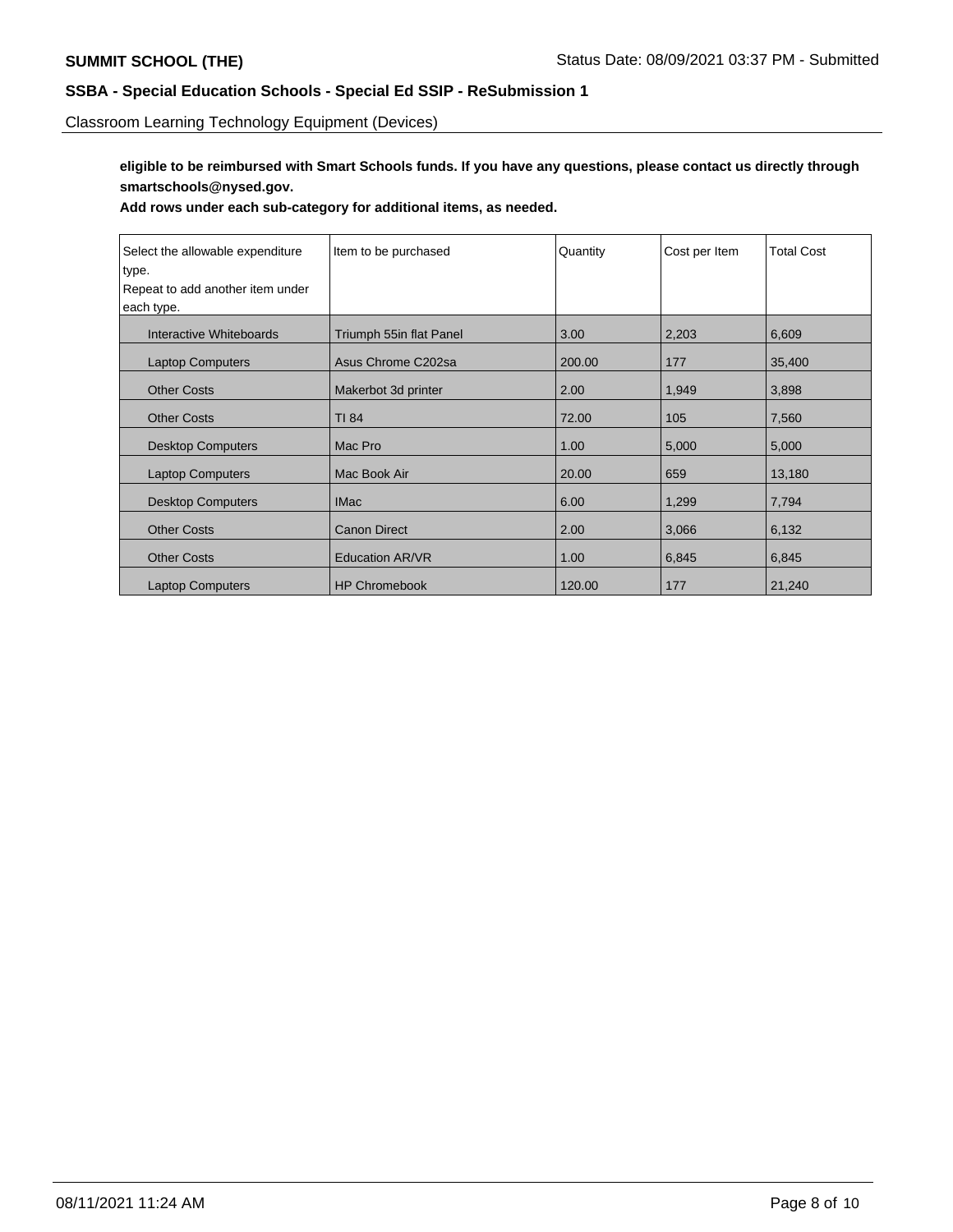Replace/Modernize Transportable Classrooms

**1. Describe the school's plan to construct, enhance or modernize education facilities to provide high-quality instructional space by replacing transportable classrooms.**

(No Response)

**2. Does your Classroom Trailer project require new construction or substantially altered space and result in capitalized cost in excess of \$100,000?**

(No Response)

**3. If you have made an allocation for Replace Transportable Classrooms, complete this table. Note that the calculated Total at the bottom of the table must equal the Total allocation for this category that you entered in the SSIP Overview overall budget.**

|                                                | Sub-Allocation |
|------------------------------------------------|----------------|
| Construct New Instructional Space              | (No Response)  |
| Enhance/Modernize Existing Instructional Space | (No Response)  |
| Other Costs                                    | (No Response)  |
| Totals:                                        | 0              |

**4. Please detail the type, quantity, per unit cost and total cost of the eligible items under each sub-category. This is especially important for any expenditures listed under the "Other" category. All expenditures must be capital bond eligible to be reimbursed with Smart Schools funds. If you have any questions, please contact us directly through smartschools@nysed.gov.**

**Add rows under each sub-category for additional items, as needed.**

| Select the allowable expenditure | Item to be purchased | Quantity      | Cost per Item | <b>Total Cost</b> |
|----------------------------------|----------------------|---------------|---------------|-------------------|
| 'type.                           |                      |               |               |                   |
| Repeat to add another item under |                      |               |               |                   |
| each type.                       |                      |               |               |                   |
| (No Response)                    | (No Response)        | (No Response) | (No Response) | (No Response)     |